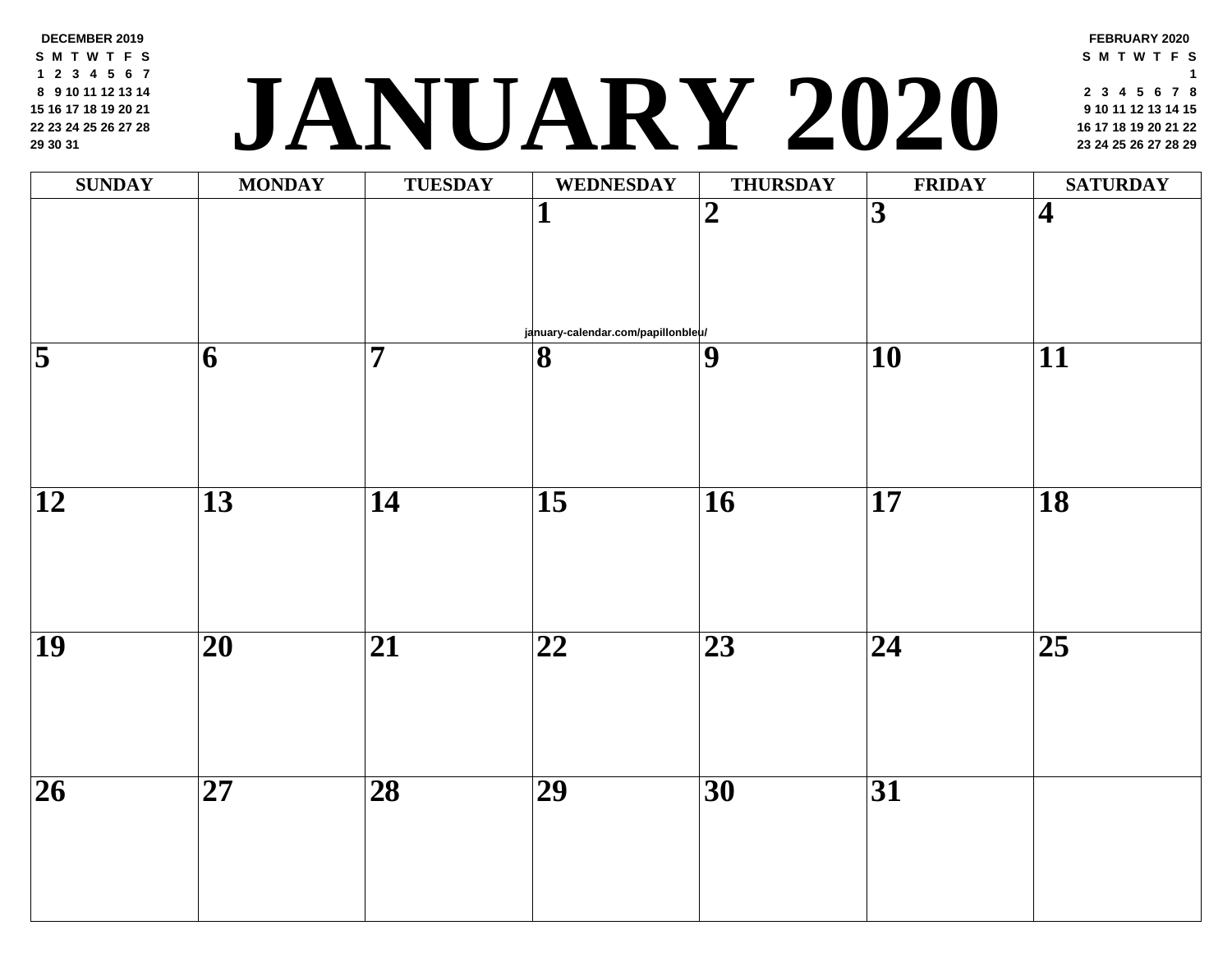**JANUARY 2020 S M T W T F S 2 3 4 6 7 8 9 10 11 13 14 15 16 17 18 20 21 22 23 24 25 27 28 29 30 31**

## **<sup>22</sup> <sup>23</sup> <sup>24</sup> <sup>25</sup> <sup>26</sup> <sup>27</sup> <sup>28</sup> FEBRUARY 2020 <sup>29</sup> <sup>30</sup> <sup>31</sup>**

| <b>SUNDAY</b>                                         | <b>MONDAY</b>   | <b>TUESDAY</b>      | WEDNESDAY               | <b>THURSDAY</b>          | FRII                    |
|-------------------------------------------------------|-----------------|---------------------|-------------------------|--------------------------|-------------------------|
|                                                       |                 |                     |                         |                          |                         |
| $\boldsymbol{2}$                                      | $\overline{3}$  | $\overline{\bf{4}}$ | $\overline{\mathbf{5}}$ | $\overline{6}$           | $\overline{\mathbf{7}}$ |
| february-calendar.com/papillonbleu/<br>$\overline{9}$ | $\overline{10}$ | $\overline{11}$     | $\overline{12}$         | $\overline{13}$          | $\overline{14}$         |
|                                                       |                 |                     |                         |                          |                         |
| $\overline{16}$                                       | $\overline{17}$ | $\overline{18}$     | $\overline{19}$         | $\overline{\mathbf{20}}$ | $\overline{21}$         |
| $\overline{23}$                                       | $\overline{24}$ | $\overline{25}$     | $\overline{26}$         | $\overline{\mathbf{27}}$ | $\overline{28}$         |
|                                                       |                 |                     |                         |                          |                         |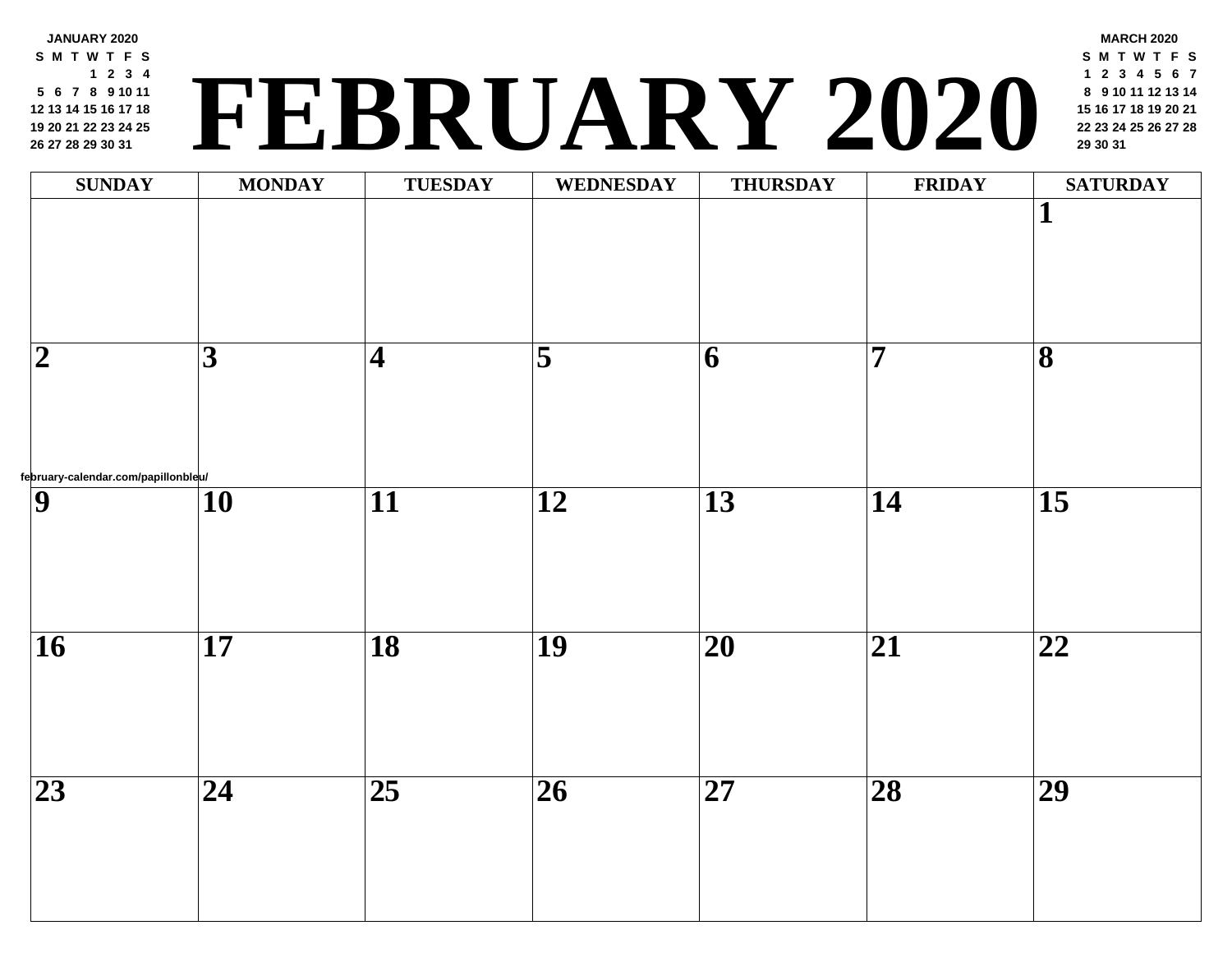**FEBRUARY 2020 S M T W T F S 3 4 5 6 7 8 10 11 12 13 14 15 17 18 19 20 21 22 24 25 26 27 28 29**

### **<sup>19</sup> <sup>20</sup> <sup>21</sup> <sup>22</sup> <sup>23</sup> <sup>24</sup> <sup>25</sup> MARCH 2020 <sup>26</sup> <sup>27</sup> <sup>28</sup> <sup>29</sup> <sup>30</sup>**

| $\mathbf{SUNDAY}$       | <b>MONDAY</b>   | <b>TUESDAY</b>                                               | <b>WEDNESDAY</b>        | <b>THURSDAY</b>         | <b>FRII</b>              |
|-------------------------|-----------------|--------------------------------------------------------------|-------------------------|-------------------------|--------------------------|
| $\overline{\mathbf{1}}$ | $\overline{2}$  | $\overline{\mathbf{3}}$                                      | $\overline{\mathbf{4}}$ | $\overline{\mathbf{5}}$ | 6                        |
| $\overline{\mathbf{8}}$ | $\overline{9}$  | march-calendar.com/papillonbleu/<br>$\overline{\mathbf{10}}$ | $\overline{11}$         | $\overline{12}$         | $\overline{13}$          |
| $\overline{15}$         | $\overline{16}$ | $\overline{17}$                                              | $\overline{18}$         | $\overline{19}$         | $\overline{\mathbf{20}}$ |
|                         |                 |                                                              |                         |                         |                          |
| $\overline{22}$         | $\overline{23}$ | $\overline{24}$                                              | $\overline{25}$         | $\overline{26}$         | $\overline{\mathbf{27}}$ |
| $\overline{29}$         | $\overline{30}$ | $\overline{31}$                                              |                         |                         |                          |
|                         |                 |                                                              |                         |                         |                          |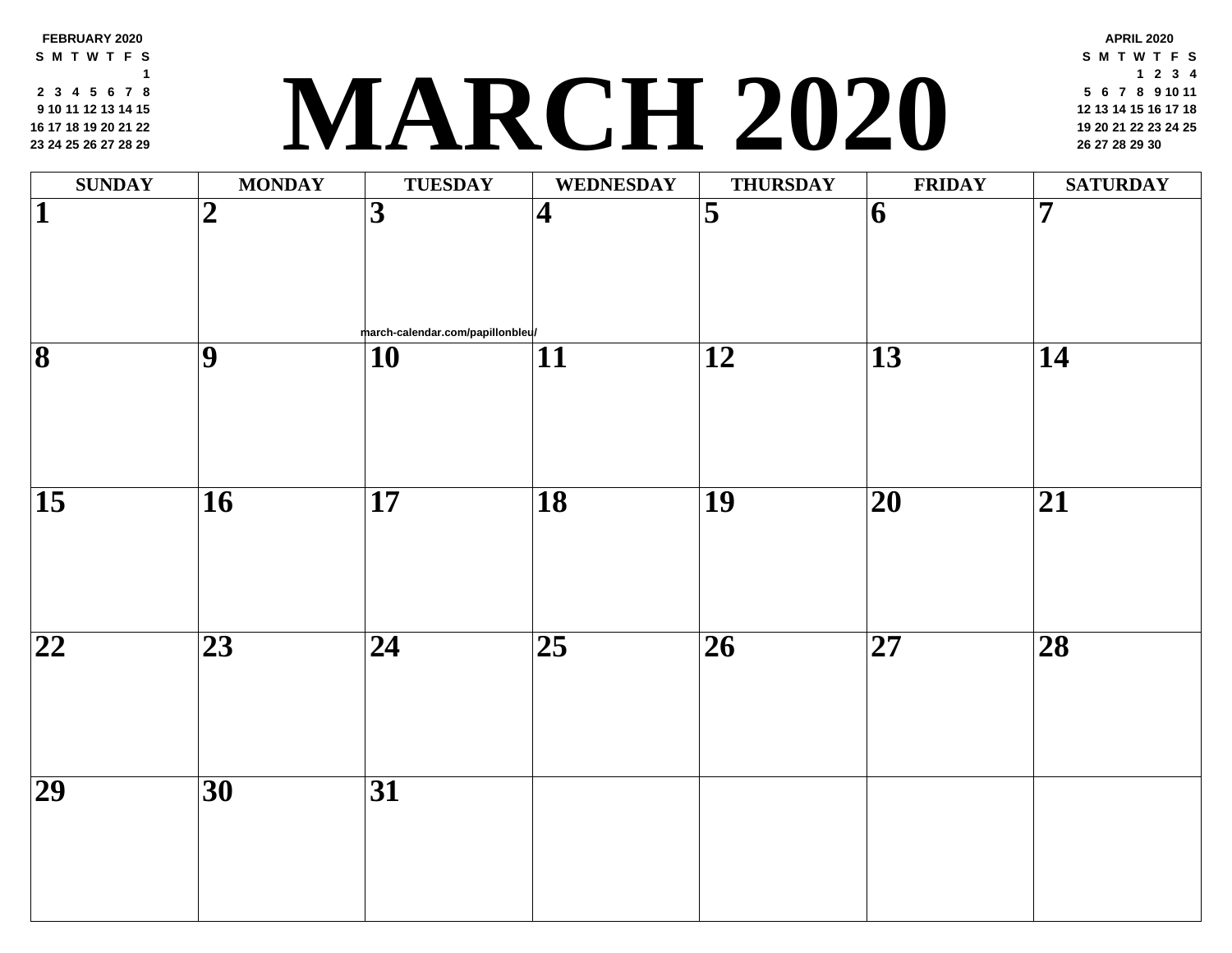**MARCH 2020 S M T W T F S 2 3 4 5 6 7 9 10 11 12 13 14 16 17 18 19 20 21 23 24 25 26 27 28 30 31**

### **<sup>24</sup> <sup>25</sup> <sup>26</sup> <sup>27</sup> <sup>28</sup> <sup>29</sup> <sup>30</sup> APRIL 2020**

| <b>SUNDAY</b>   | <b>MONDAY</b>           | <b>TUESDAY</b>           | <b>WEDNESDAY</b>        | <b>THURSDAY</b> | <b>FRII</b>     |
|-----------------|-------------------------|--------------------------|-------------------------|-----------------|-----------------|
|                 |                         |                          | $\mathbf I$             | $\overline{2}$  | $\overline{3}$  |
| $\overline{5}$  | $\overline{\mathbf{6}}$ | $\overline{7}$           | $\overline{\mathbf{8}}$ | $\overline{9}$  | $\overline{10}$ |
| $\overline{12}$ | $\overline{13}$         | $\overline{14}$          | $\overline{15}$         | $\overline{16}$ | $\overline{17}$ |
| $\overline{19}$ | $\overline{20}$         | $\overline{21}$          | $\overline{22}$         | $\overline{23}$ | $\overline{24}$ |
| $\overline{26}$ | $\overline{27}$         | $\overline{\mathbf{28}}$ | $\overline{29}$         | $\overline{30}$ |                 |
|                 |                         |                          |                         |                 |                 |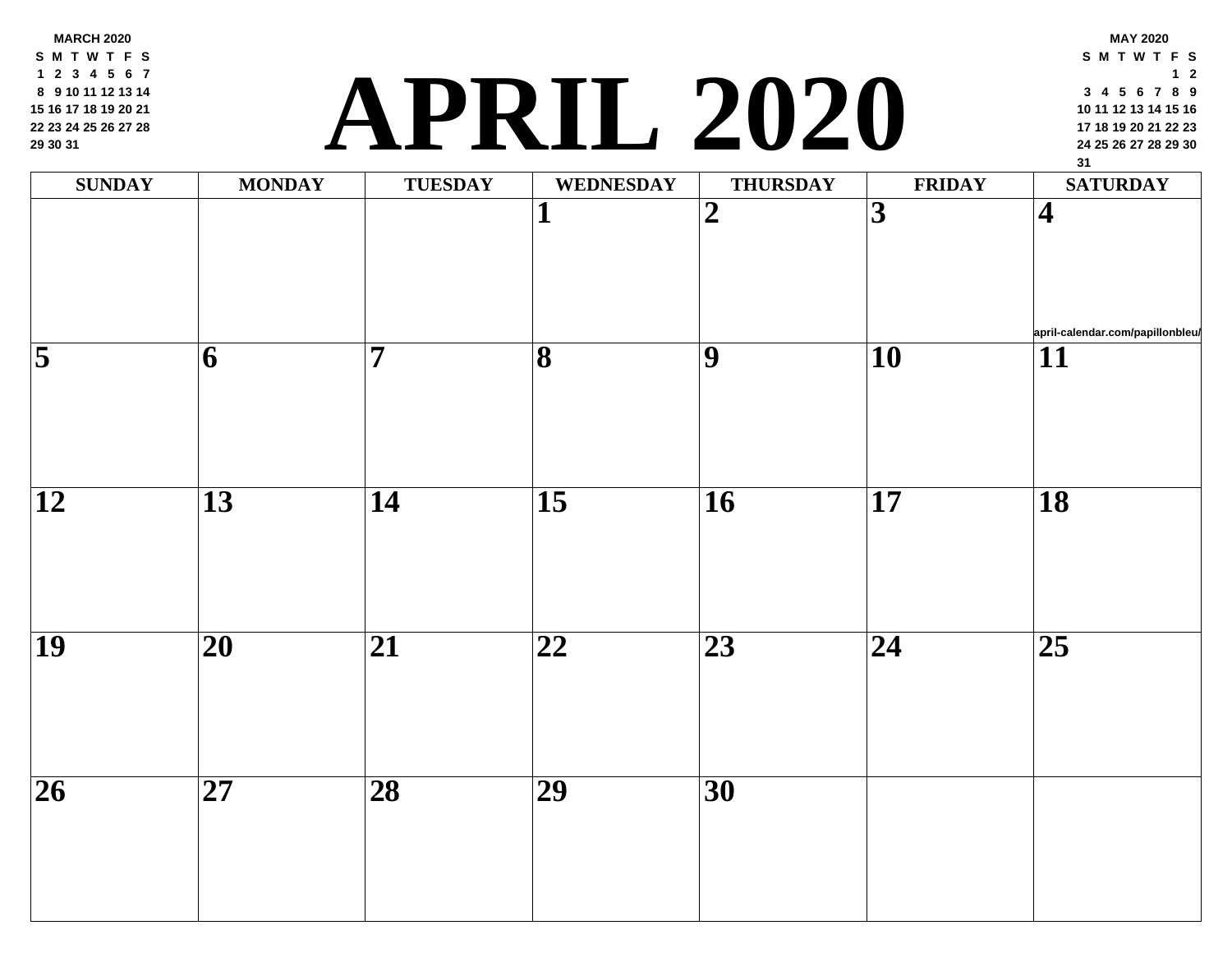**APRIL 2020 S M T W T F S 2 3 4 6 7 8 9 10 11 13 14 15 16 17 18 20 21 22 23 24 25 27 28 29 30**

#### **<sup>21</sup> <sup>22</sup> <sup>23</sup> <sup>24</sup> <sup>25</sup> <sup>26</sup> <sup>27</sup> [MA](http://may-calendar.com/papillonbleu/)Y 2020 <sup>28</sup> <sup>29</sup> <sup>30</sup>**

| <b>SUNDAY</b>            | <b>MONDAY</b>           | <b>TUESDAY</b>                                    | <b>WEDNESDAY</b> | <b>THURSDAY</b> | FRII                    |
|--------------------------|-------------------------|---------------------------------------------------|------------------|-----------------|-------------------------|
|                          |                         |                                                   |                  |                 | $\overline{\mathbf{1}}$ |
| $\overline{3}$           | $\overline{\mathbf{4}}$ | $\overline{\bf{5}}$                               | $\overline{6}$   | $\overline{7}$  | $\overline{\mathbf{8}}$ |
| $\overline{\mathbf{10}}$ | $\overline{11}$         | may-calendar.com/papillonbleu/<br>$\overline{12}$ | $\overline{13}$  | $\overline{14}$ | $\overline{15}$         |
| $\overline{\mathbf{17}}$ | $\overline{18}$         | $\overline{19}$                                   | $\overline{20}$  | $\overline{21}$ | $\overline{22}$         |
| $\overline{24}$          | $\overline{25}$         | $\overline{26}$                                   | $\overline{27}$  | $\overline{28}$ | $\overline{29}$         |
| $\overline{31}$          |                         |                                                   |                  |                 |                         |
|                          |                         |                                                   |                  |                 |                         |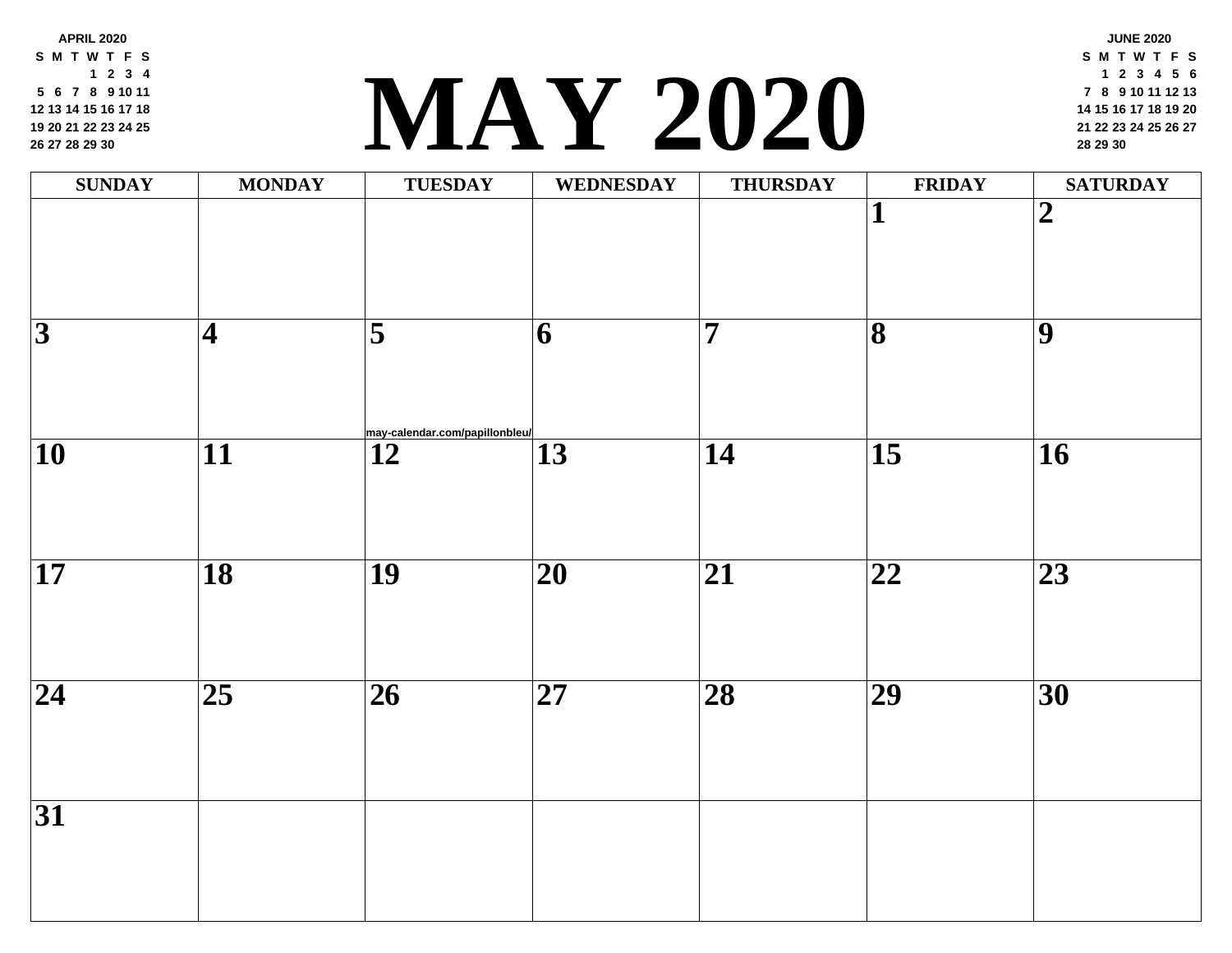| <b>SUNDAY</b>      | <b>MONDAY</b>   | <b>TUESDAY</b>   | <b>WEDNESDAY</b>         | <b>THURSDAY</b> | FRII                    |
|--------------------|-----------------|------------------|--------------------------|-----------------|-------------------------|
|                    |                 | $\boldsymbol{2}$ | 3                        | $\vert 4 \vert$ | $\overline{\mathbf{5}}$ |
| $\overline{\bf 7}$ | 8               | 9                | $\overline{10}$          | 11              | 12                      |
| 14                 | $\overline{15}$ | 16               | 17                       | <b>18</b>       | 19                      |
| $\overline{21}$    | 22              | $\overline{23}$  | $\overline{\mathbf{24}}$ | 25              | $\overline{26}$         |
| $\overline{28}$    | 29              | $\overline{30}$  |                          |                 |                         |

**MAY 2020 S M T W T F S**

**2**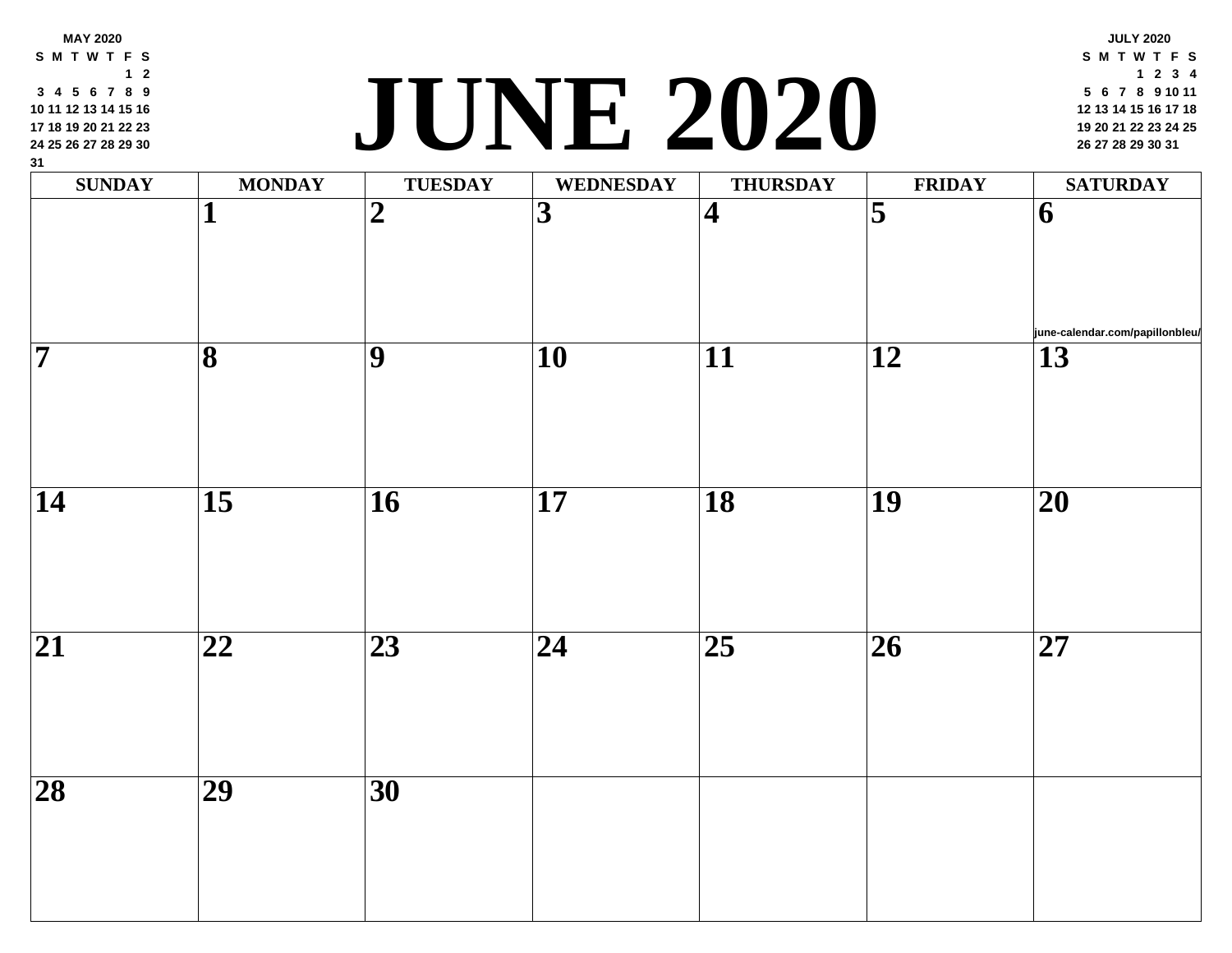**JUNE 2020 S M T W T F S 2 3 4 5 6 8 9 10 11 12 13 15 16 17 18 19 20 22 23 24 25 26 27 29 30**

### **<sup>23</sup> <sup>24</sup> <sup>25</sup> <sup>26</sup> <sup>27</sup> <sup>28</sup> <sup>29</sup> JULY 2020**

| <b>SUNDAY</b>            | <b>MONDAY</b>            | <b>TUESDAY</b>                                     | <b>WEDNESDAY</b>         | <b>THURSDAY</b> | FRII                    |
|--------------------------|--------------------------|----------------------------------------------------|--------------------------|-----------------|-------------------------|
|                          |                          |                                                    | $\mathbf{1}$             | $\overline{2}$  | $\overline{\mathbf{3}}$ |
| $\overline{\mathbf{5}}$  | $ \overline{6} $         | $\overline{7}$                                     | $\overline{\mathbf{8}}$  | $\overline{9}$  | $\overline{10}$         |
| $\overline{\mathbf{12}}$ | $\overline{13}$          | july-calendar.com/papillonbleu/<br>$\overline{14}$ | $\overline{15}$          | $\overline{16}$ | $\overline{17}$         |
| $\overline{19}$          | $\overline{\mathbf{20}}$ | $\overline{21}$                                    | $\overline{\mathbf{22}}$ | $\overline{23}$ | $\overline{24}$         |
| $\overline{26}$          | $\overline{\mathbf{27}}$ | $\overline{28}$                                    | $\overline{29}$          | $\overline{30}$ | $\overline{31}$         |
|                          |                          |                                                    |                          |                 |                         |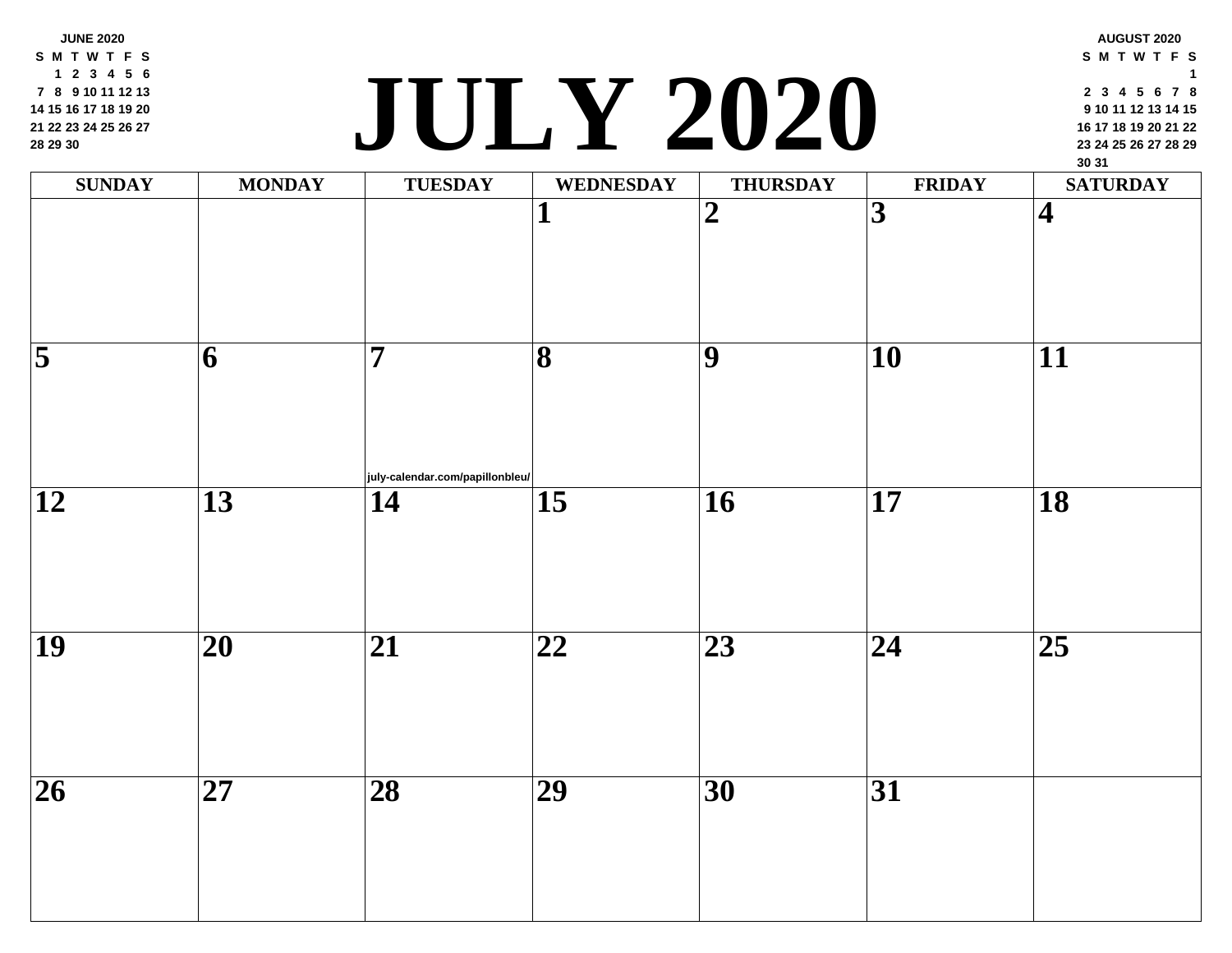**JULY 2020 S M T W T F S 2 3 4 6 7 8 9 10 11 13 14 15 16 17 18 20 21 22 23 24 25 27 28 29 30 31**

### **<sup>20</sup> <sup>21</sup> <sup>22</sup> <sup>23</sup> <sup>24</sup> <sup>25</sup> <sup>26</sup> AUGUST 2020 [27](http://august-calendar.com/papillonbleu/) <sup>28</sup> <sup>29</sup> <sup>30</sup>**

| <b>SUNDAY</b>       | <b>MONDAY</b>   | <b>TUESDAY</b>         | <b>WEDNESDAY</b>        | <b>THURSDAY</b>          | FRII                    |
|---------------------|-----------------|------------------------|-------------------------|--------------------------|-------------------------|
|                     |                 |                        |                         |                          |                         |
| $\overline{2}$      | $\overline{3}$  | $\vert\mathbf{4}\vert$ | $\overline{\mathbf{5}}$ | $ \overline{6} $         | $\overline{\mathbf{7}}$ |
| $\overline{\bm{9}}$ | $\overline{10}$ | $\overline{11}$        | $\overline{12}$         | $\overline{13}$          | $\overline{14}$         |
| $\overline{16}$     | $\overline{17}$ | $\overline{18}$        | $\overline{19}$         | $\overline{\mathbf{20}}$ | $\overline{21}$         |
| $\overline{23}$     | $\overline{24}$ | $\overline{25}$        | $\overline{26}$         | $\overline{\mathbf{27}}$ | $\overline{28}$         |
| $\overline{30}$     | $\overline{31}$ |                        |                         |                          |                         |
|                     |                 |                        |                         |                          |                         |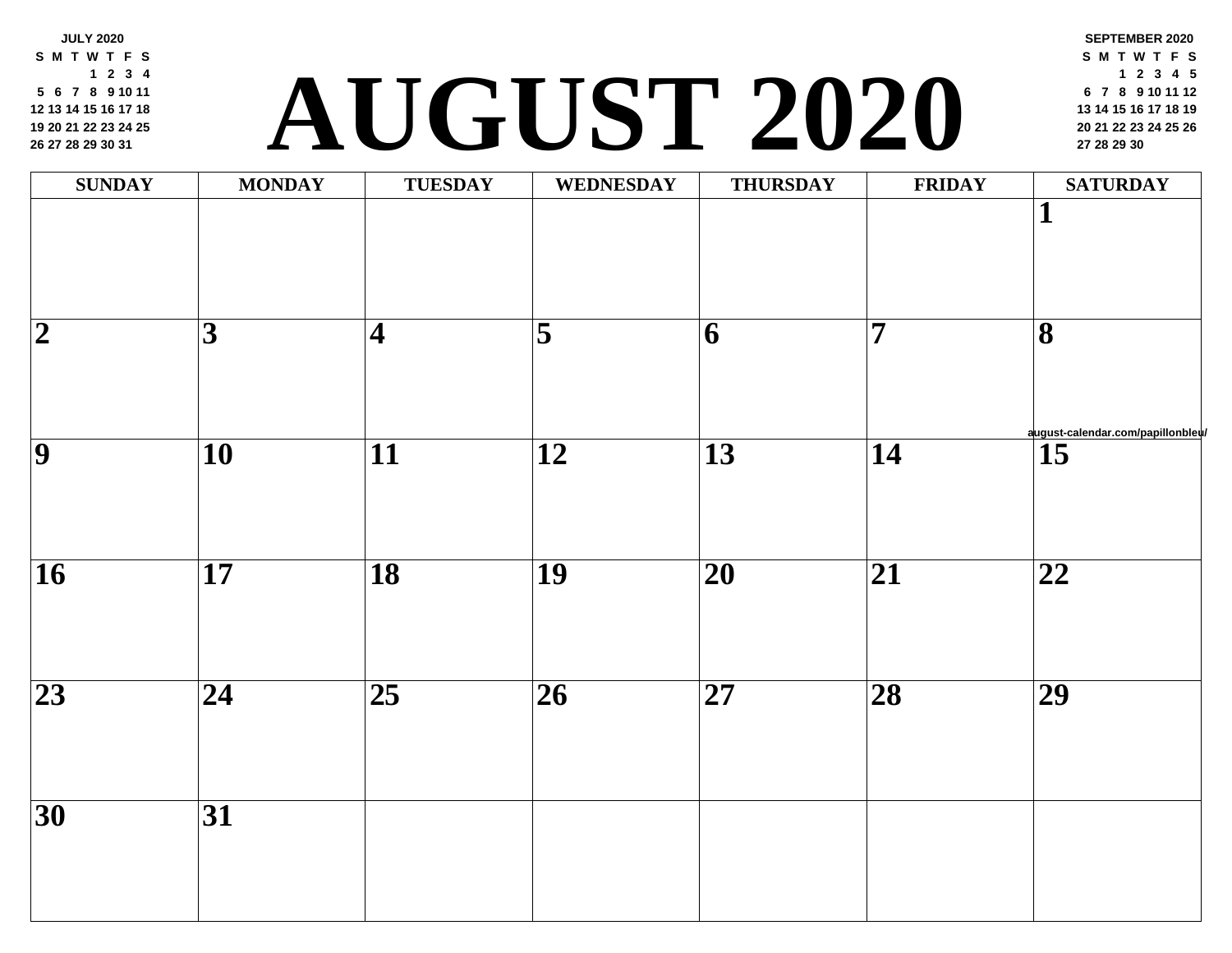| <b>SUNDAY</b>            | <b>MONDAY</b>   | <b>TUESDAY</b>  | <b>WEDNESDAY</b>                           | <b>THURSDAY</b> | <b>FRII</b>             |
|--------------------------|-----------------|-----------------|--------------------------------------------|-----------------|-------------------------|
|                          |                 | 1               | $\boldsymbol{2}$                           | 3               | $\overline{\mathbf{4}}$ |
| 6                        | 7               | 8               | 9                                          | 10              | 11                      |
| 13                       | 14              | $\overline{15}$ | september-calendar.com/papillonbleu/<br>16 | 17              | 18                      |
|                          |                 |                 |                                            |                 |                         |
| $\overline{\mathbf{20}}$ | 21              | 22              | 23                                         | 24              | 25                      |
| 27                       | $\overline{28}$ | $\overline{29}$ | $\overline{30}$                            |                 |                         |

**AUGUST 2020**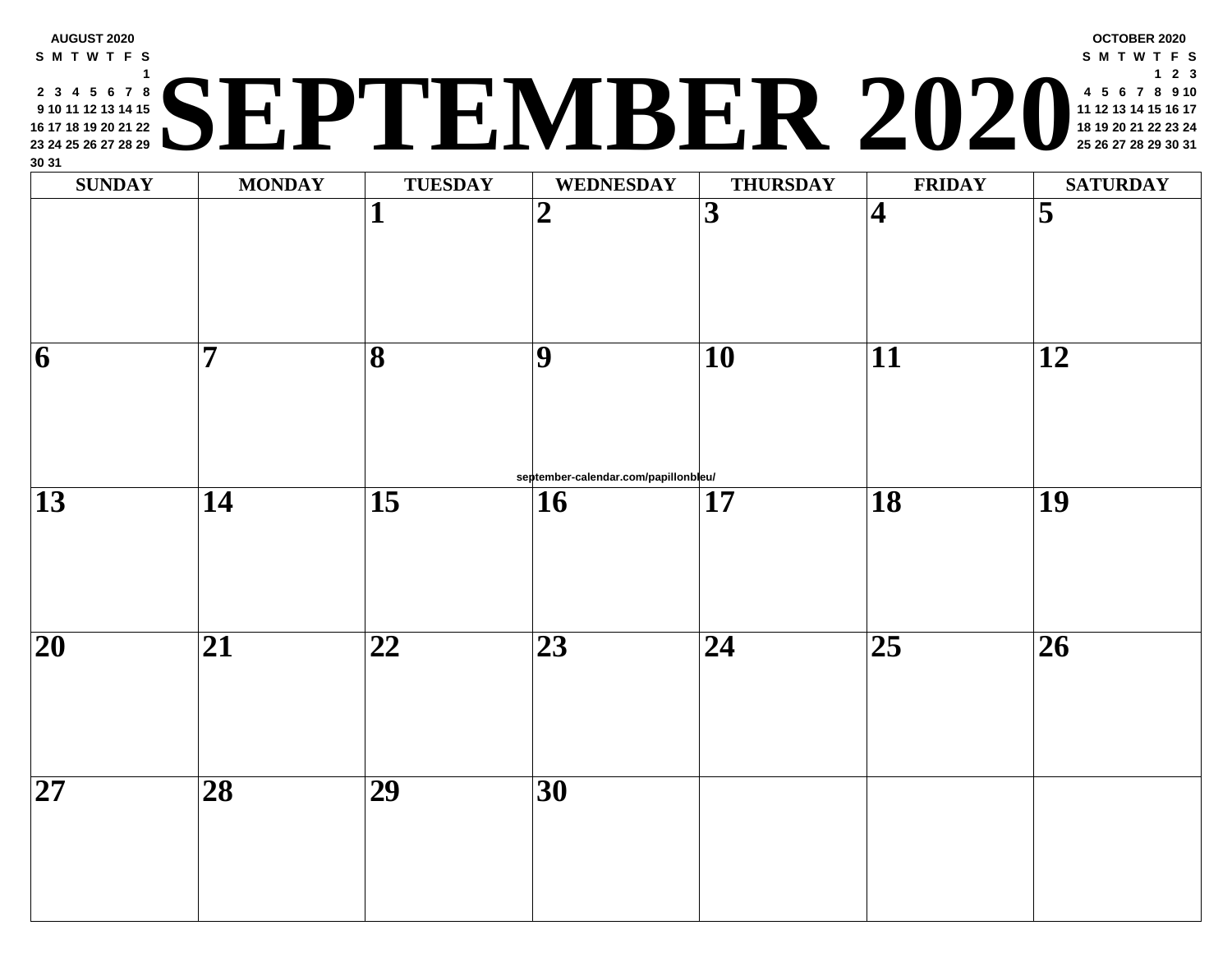**SEPTEMBER 2020 S M T W T F S 2 3 4 5 7 8 9 10 11 12 14 15 16 17 18 19 21 22 23 24 25 26 28 29 30**

## **<sup>22</sup> <sup>23</sup> <sup>24</sup> <sup>25</sup> <sup>26</sup> <sup>27</sup> <sup>28</sup> OCTOBER 2020 <sup>29</sup> <sup>30</sup>**

| <b>SUNDAY</b>            | <b>MONDAY</b>           | TUESDAY                  | WEDNESDAY       | <b>THURSDAY</b>         | FRII                    |
|--------------------------|-------------------------|--------------------------|-----------------|-------------------------|-------------------------|
|                          |                         |                          |                 | $\mathbf{1}$            | $\overline{\mathbf{2}}$ |
| $\overline{\mathcal{A}}$ | $\overline{\mathbf{5}}$ | $\overline{6}$           | $\overline{7}$  | $\overline{\mathbf{8}}$ | $\overline{9}$          |
| $\overline{11}$          | $\overline{12}$         | $\overline{13}$          | $\overline{14}$ | $\overline{15}$         | $\overline{16}$         |
| $\overline{18}$          | $\overline{19}$         | $\overline{\mathbf{20}}$ | $\overline{21}$ | $\overline{22}$         | $\overline{23}$         |
| $\overline{25}$          | $\overline{26}$         | $\overline{\mathbf{27}}$ | $\overline{28}$ | $\overline{29}$         | $\overline{30}$         |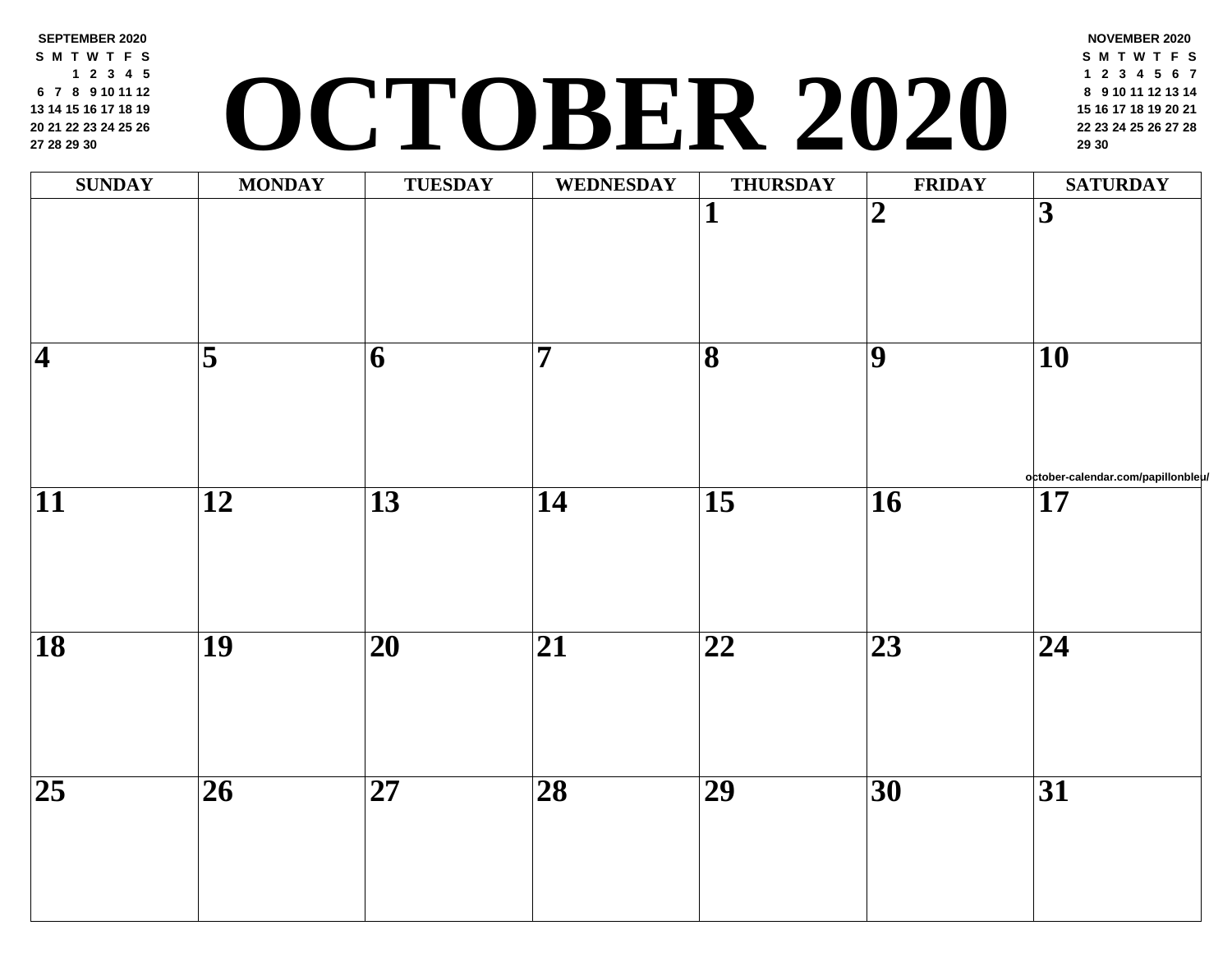| <b>SUNDAY</b>            | <b>MONDAY</b>  | <b>TUESDAY</b>  | <b>WEDNESDAY</b>                          | <b>THURSDAY</b>     | <b>FRII</b>     |
|--------------------------|----------------|-----------------|-------------------------------------------|---------------------|-----------------|
| 1                        | $\overline{2}$ | 3               | $\overline{\mathbf{4}}$                   | $\overline{\bf{5}}$ | $\vert 6 \vert$ |
| $\overline{\bf 8}$       | 9              | $\overline{10}$ | 11                                        | 12                  | 13              |
| $\overline{15}$          | 16             | $\overline{17}$ | november-calendar.com/papillonbleu/<br>18 | 19                  | $\overline{20}$ |
| $\overline{\mathbf{22}}$ | 23             | $\overline{24}$ | $\overline{25}$                           | 26                  | $\overline{27}$ |
| $\overline{29}$          | 30             |                 |                                           |                     |                 |

**OCTOBER 2020 S M T W T F S**